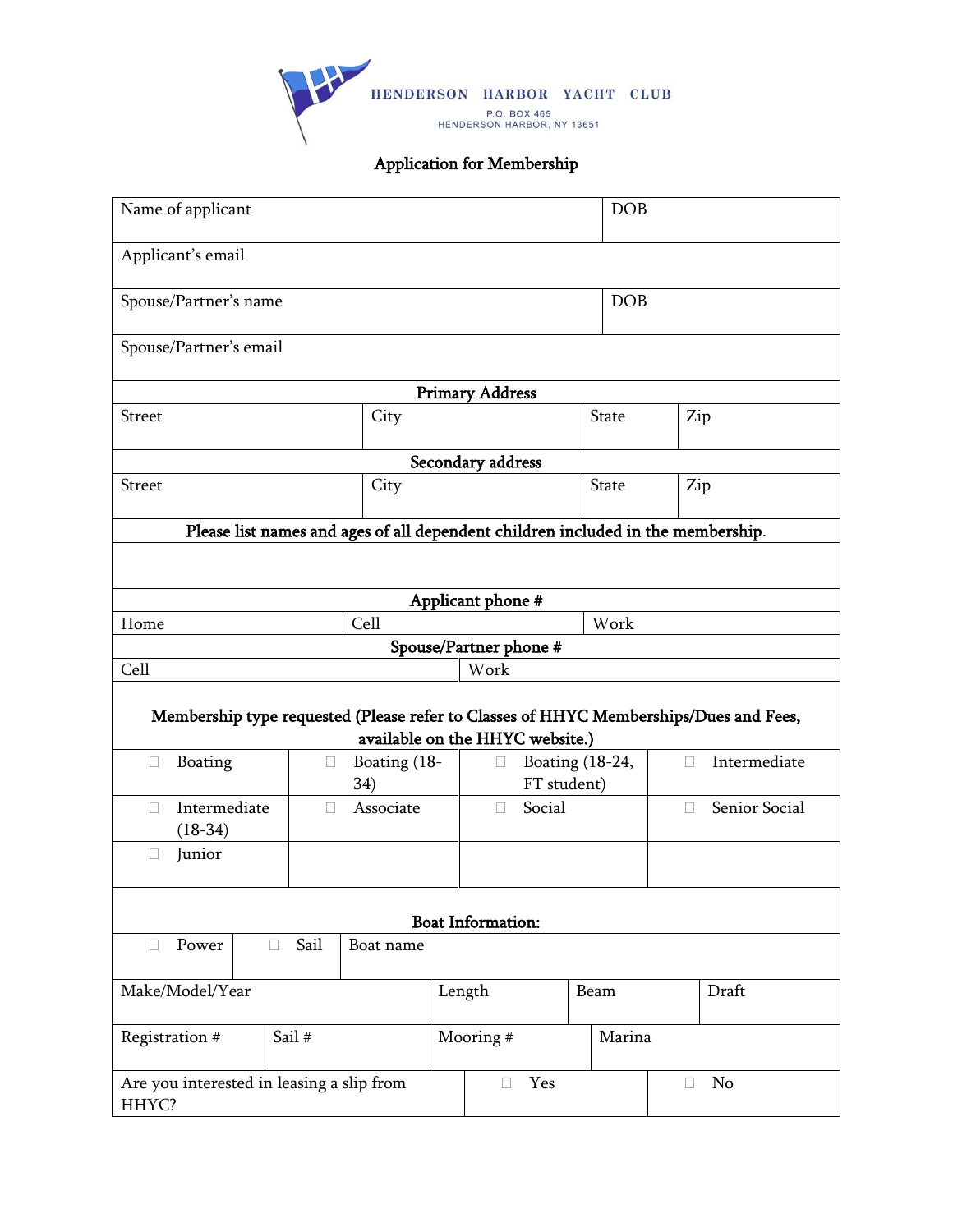

| <b>Volunteer Activities</b>                                                                       |                          |            |                             |         |  |                             |  |
|---------------------------------------------------------------------------------------------------|--------------------------|------------|-----------------------------|---------|--|-----------------------------|--|
| Please indicate areas where you and/or your spouse/partner would be willing to lend your time and |                          |            |                             |         |  |                             |  |
| skills:                                                                                           |                          |            |                             |         |  |                             |  |
|                                                                                                   | Racing/Race              |            | <b>Buildings</b>            | Club    |  | Membership/Marketing/Social |  |
|                                                                                                   | planning                 |            | and                         | Boat    |  | Media/Web page              |  |
|                                                                                                   |                          |            | Grounds                     | Program |  |                             |  |
|                                                                                                   | Social                   |            | House – internal facilities |         |  | Waterfront-docks,           |  |
|                                                                                                   | activities               | operations |                             |         |  | dockmaster                  |  |
|                                                                                                   | Other - please describe: |            |                             |         |  |                             |  |
|                                                                                                   |                          |            |                             |         |  |                             |  |

Please tell us a little about yourself so we can get to know you better –why you wish to join HHYC, your boating history/experience, your connection or interest in the Henderson Harbor/Lake Ontario area, or any additional information you'd like us to know.

| How did you hear about us? |                        |      |             |             |  |  |  |
|----------------------------|------------------------|------|-------------|-------------|--|--|--|
| <b>HHYC</b>                | Media (TV,             | Boat | <b>HHYC</b> | <b>HHYC</b> |  |  |  |
| member                     | radio, web             | show | website     | activity    |  |  |  |
|                            | search)                |      |             | open to     |  |  |  |
|                            |                        |      |             | the public  |  |  |  |
|                            | Other (indicate where) |      |             |             |  |  |  |
|                            |                        |      |             |             |  |  |  |